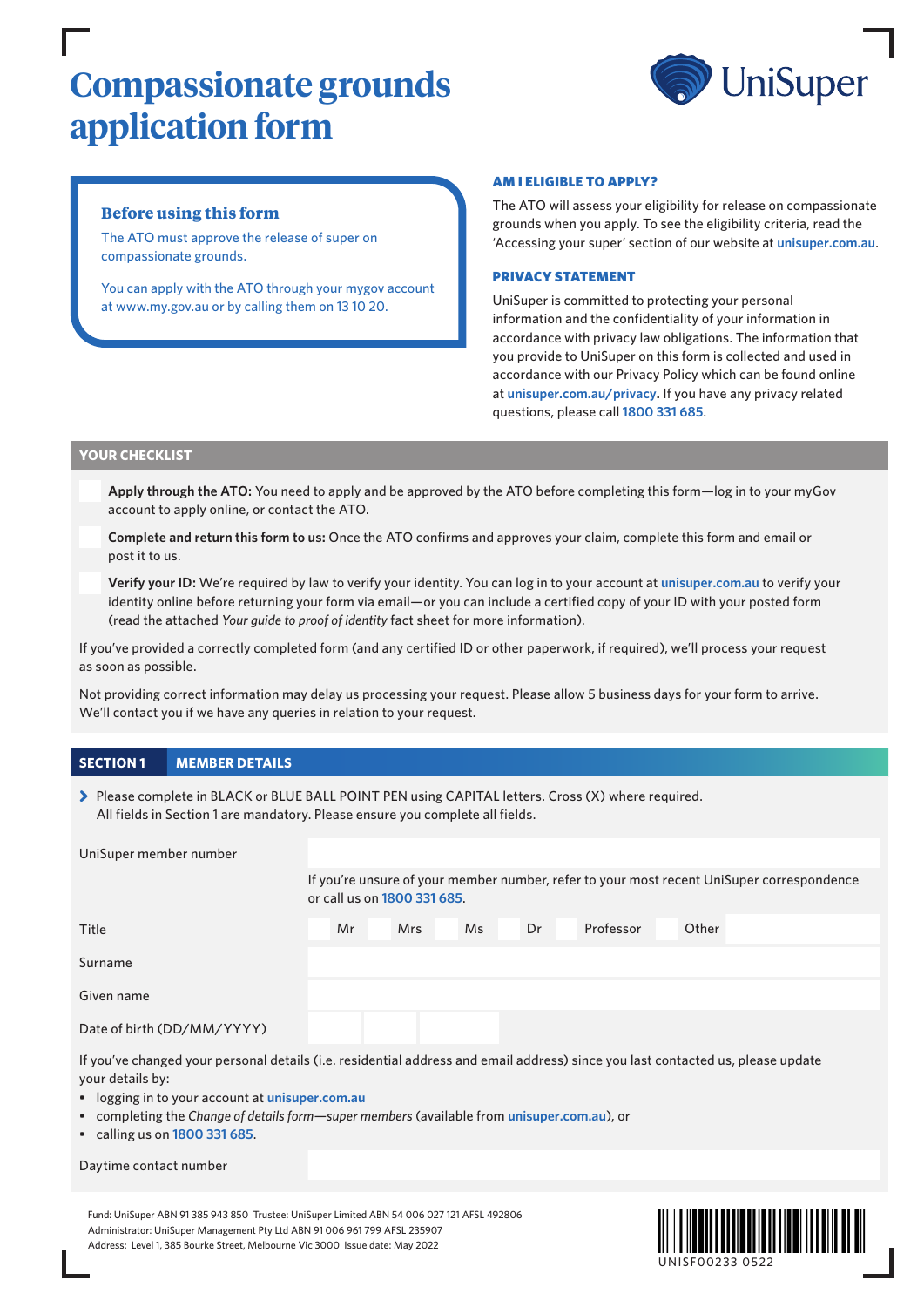## **SECTION 2 TAX FILE NUMBER**

> You don't have to provide your tax file number (TFN). However, if you don't provide it, you may pay more tax than you need to on your withdrawal.

I've already provided my TFN to UniSuper.

Provide my TFN:

I don't want to provide my TFN.

Read the important information about providing your TFN at **[unisuper.com.au/tfn](http://unisuper.com.au/tfn)** . You can also request a copy of that information, free of charge, by calling **1800 331 685**.

## **SECTION 3 WHAT AMOUNT DO YOU WANT TO WITHDRAW?**

> You can apply to withdraw up to the amount approved by the ATO—you need to have applied and been accepted by the ATO before you can complete this section.

**\$** (Net of tax)

**Note:** If the amount you've nominated exceeds your account balance, we'll withdraw your entire balance and your account may close. If your account closes, or you have an insufficient balance to cover your insurance premiums, your insurance may cease. For more information, read the *Insurance in your super* booklet, available at **[unisuper.com.au/factsheets](http://unisuper.com.au/factsheets)** .

#### **SECTION 4 PAYMENT OPTIONS**

Electronic funds transfer (EFT) sent to your nominated financial institution. Go to SECTION 5.

Cheque sent to your mailing address on file. Go to SECTION 6.

Allow 10 working days for processing and payments made by cheque.

#### **SECTION 5 FINANCIAL INSTITUTION DETAILS**

> Provide your financial institution account details to which the benefit payment will be paid.

| Financial institution name        |                                                                                                                                                                   |
|-----------------------------------|-------------------------------------------------------------------------------------------------------------------------------------------------------------------|
| Name in which account is held     |                                                                                                                                                                   |
|                                   | (Payments can only be made if the nominated financial institution account is in your name<br>or a joint account in your name and can't be made to a third party.) |
| BSB number (must have six digits) |                                                                                                                                                                   |
| Account number                    |                                                                                                                                                                   |

Please ensure you've entered your financial institution account details correctly. UniSuper's responsibility is discharged once payment is made to this account.

#### **SECTION 6 CONSENT TO HAVE YOUR IDENTIFICATION VERIFIED BY UNISUPER**

I consent to my personal details being used to electronically verify my identity if paper copies of my certified documents are incorrectly certified or can't be read.

I understand my details will be verified through the Australian Government's Document Verification Service and subject to an information match request in relation to relevant official record holder information and a corresponding match result and associated data will be processed through third party systems.